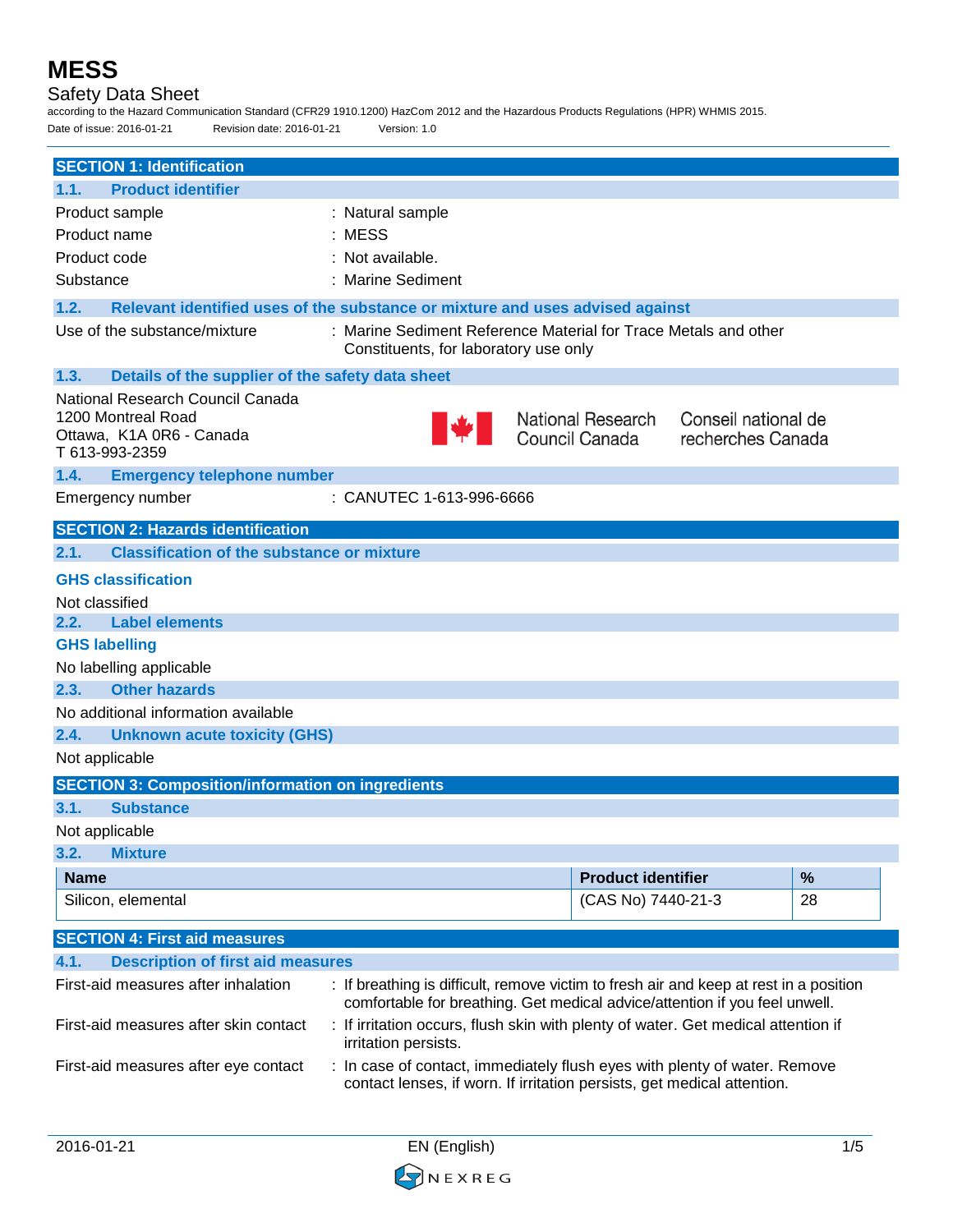Safety Data Sheet

according to the Hazard Communication Standard (CFR29 1910.1200) HazCom 2012 and the Hazardous Products Regulations (HPR) WHMIS 2015.

| First-aid measures after ingestion                                                                                      | : If swallowed, do NOT induce vomiting unless directed to do so by medical<br>personnel. Never give anything by mouth to an unconscious person. Get<br>medical advice/attention if you feel unwell. |
|-------------------------------------------------------------------------------------------------------------------------|-----------------------------------------------------------------------------------------------------------------------------------------------------------------------------------------------------|
| 4.2.                                                                                                                    | Most important symptoms and effects, both acute and delayed                                                                                                                                         |
| Symptoms/injuries after inhalation                                                                                      | : May cause respiratory tract irritation.                                                                                                                                                           |
| Symptoms/injuries after skin contact                                                                                    | : May cause skin irritation. Symptoms may include redness, drying, defatting<br>and cracking of the skin.                                                                                           |
| Symptoms/injuries after eye contact                                                                                     | : May cause eye irritation. Symptoms may include discomfort or pain, excess<br>blinking and tear production, with possible redness and swelling.                                                    |
| Symptoms/injuries after ingestion                                                                                       | : May be harmful if swallowed. May cause stomach distress, nausea or vomiting.                                                                                                                      |
| 4.3.                                                                                                                    | Indication of any immediate medical attention and special treatment needed                                                                                                                          |
| label or SDS where possible).                                                                                           | Symptoms may not appear immediately. In case of accident or if you feel unwell, seek medical advice immediately (show the                                                                           |
| <b>SECTION 5: Firefighting measures</b>                                                                                 |                                                                                                                                                                                                     |
| 5.1.<br><b>Extinguishing media</b>                                                                                      |                                                                                                                                                                                                     |
| Suitable extinguishing media<br>Unsuitable extinguishing media                                                          | : Treat for surrounding material.<br>: None known.                                                                                                                                                  |
| Special hazards arising from the substance or mixture<br>5.2.                                                           |                                                                                                                                                                                                     |
| Fire hazard                                                                                                             | : Products of combustion may include, and are not limited to: oxides of carbon.                                                                                                                     |
| 5.3.<br><b>Advice for firefighters</b><br>Protection during firefighting                                                | : Keep upwind of fire. Wear full fire fighting turn-out gear (full Bunker gear)<br>and respiratory protection (SCBA).                                                                               |
| <b>SECTION 6: Accidental release measures</b>                                                                           |                                                                                                                                                                                                     |
| 6.1.                                                                                                                    | Personal precautions, protective equipment and emergency procedures                                                                                                                                 |
| General measures                                                                                                        | : Use personal protection recommended in Section 8. Isolate the hazard area<br>and deny entry to unnecessary and unprotected personnel.                                                             |
| Methods and material for containment and cleaning up<br>6.2.                                                            |                                                                                                                                                                                                     |
| For containment                                                                                                         | : Contain spill, then place in a suitable container. Minimize dust generation.<br>Do not flush to sewer or allow to enter waterways. Use appropriate<br>Personal Protective Equipment (PPE).        |
| Methods for cleaning up                                                                                                 | : Vacuum or sweep material and place in a disposal container. Provide<br>ventilation. Scoop up material and place in a disposal container.                                                          |
| <b>Reference to other sections</b><br>6.3.                                                                              |                                                                                                                                                                                                     |
| See section 8 for further information on protective clothing and equipment and section 13 for advice on waste disposal. |                                                                                                                                                                                                     |
| <b>SECTION 7: Handling and storage</b>                                                                                  |                                                                                                                                                                                                     |
| <b>Precautions for safe handling</b><br>7.1.                                                                            |                                                                                                                                                                                                     |
| Precautions for safe handling                                                                                           | : Avoid contact with skin and eyes. Avoid breathing dust. Do not swallow.<br>Handle and open container with care. When using do not eat, drink or smoke.                                            |
| Hygiene measures                                                                                                        | : Launder contaminated clothing before reuse. Wash hands before eating,<br>drinking, or smoking.                                                                                                    |
| 7.2.<br><b>Conditions for safe storage, including any incompatibilities</b>                                             |                                                                                                                                                                                                     |
| Storage conditions                                                                                                      | : Store locked up. Keep out of the reach of children. Keep container tightly closed.                                                                                                                |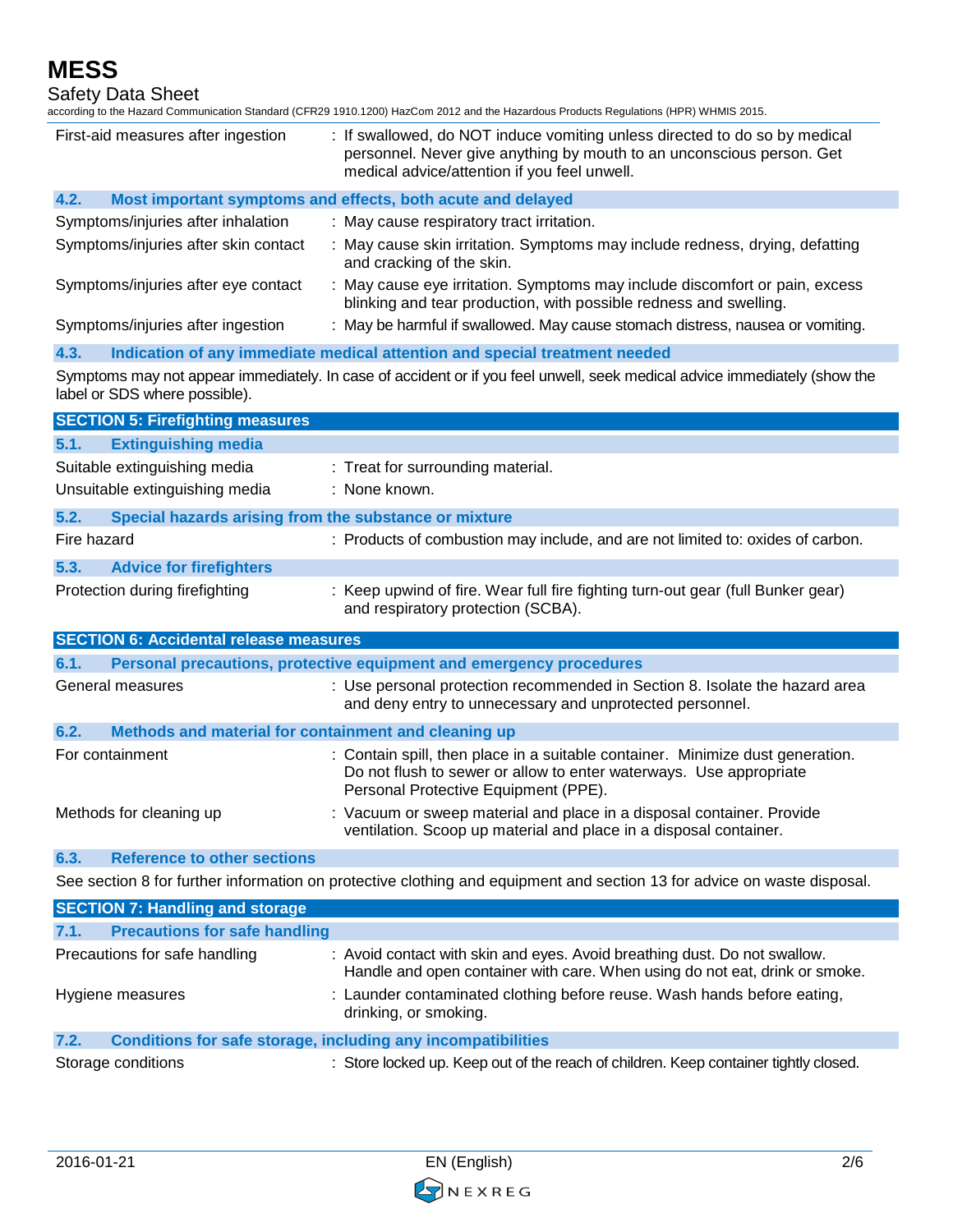Safety Data Sheet

according to the Hazard Communication Standard (CFR29 1910.1200) HazCom 2012 and the Hazardous Products Regulations (HPR) WHMIS 2015.

| <b>SECTION 8: Exposure controls/personal protection</b> |                                      |                                                                                |  |
|---------------------------------------------------------|--------------------------------------|--------------------------------------------------------------------------------|--|
| 8.1.<br><b>Control parameters</b>                       |                                      |                                                                                |  |
| Silicon (7440-21-3)                                     |                                      |                                                                                |  |
| <b>ACGIH</b>                                            | Not applicable.                      |                                                                                |  |
| <b>OSHA</b>                                             | OSHA PEL (TWA) (mg/m <sup>3</sup> )  | 15 mg/m <sup>3</sup> (total dust)<br>5 mg/m <sup>3</sup> (respirable fraction) |  |
| <b>IDLH</b>                                             | Not applicable.                      |                                                                                |  |
| <b>NIOSH</b>                                            | NIOSH REL (TWA) (mg/m <sup>3</sup> ) | 10 mg/m <sup>3</sup> (total dust)<br>5 mg/m <sup>3</sup> (respirable dust)     |  |

### **8.2. Exposure controls**

| Appropriate engineering controls | : Use ventilation adequate to keep exposures (airborne levels of dust, fume,<br>vapor, etc.) below recommended exposure limits.                                                                                                                  |
|----------------------------------|--------------------------------------------------------------------------------------------------------------------------------------------------------------------------------------------------------------------------------------------------|
| Hand protection                  | : Wear suitable gloves.                                                                                                                                                                                                                          |
| Eye protection                   | : Safety glasses or goggles are recommended when using product.                                                                                                                                                                                  |
| Skin and body protection         | : Wear suitable protective clothing.                                                                                                                                                                                                             |
| Respiratory protection           | : In case of insufficient ventilation, wear suitable respiratory equipment.<br>Respirator selection must be based on known or anticipated exposure levels,<br>the hazards of the product and the safe working limits of the selected respirator. |
| Environmental exposure controls  | : Maintain levels below Community environmental protection thresholds.                                                                                                                                                                           |
| Other information                | : Do not eat, smoke or drink where material is handled, processed or stored.<br>Wash hands carefully before eating or smoking. Handle according to<br>established industrial hygiene and safety practices.                                       |

### **SECTION 9: Physical and chemical properties**

| Information on basic physical and chemical properties<br>9.1. |                     |
|---------------------------------------------------------------|---------------------|
| Physical state                                                | : Solid             |
| Appearance                                                    | : Powder            |
| Colour                                                        | : Light brown       |
| Odour                                                         | : No data available |
| Odour threshold                                               | : No data available |
| pH                                                            | : No data available |
| Melting point                                                 | : No data available |
| Freezing point                                                | : No data available |
| Boiling point                                                 | : No data available |
| Flash point                                                   | : No data available |
| Relative evaporation rate<br>(butylacetate=1)                 | : No data available |
| Flammability (solid, gas)                                     | : Not flammable     |
| <b>Explosive limits</b>                                       | : No data available |
| <b>Explosive properties</b>                                   | : No data available |
| Oxidising properties                                          | : No data available |
| Vapour pressure                                               | : No data available |
| Relative density                                              | : No data available |
| Relative vapour density at 20 °C                              | : No data available |
| Solubility                                                    | : No data available |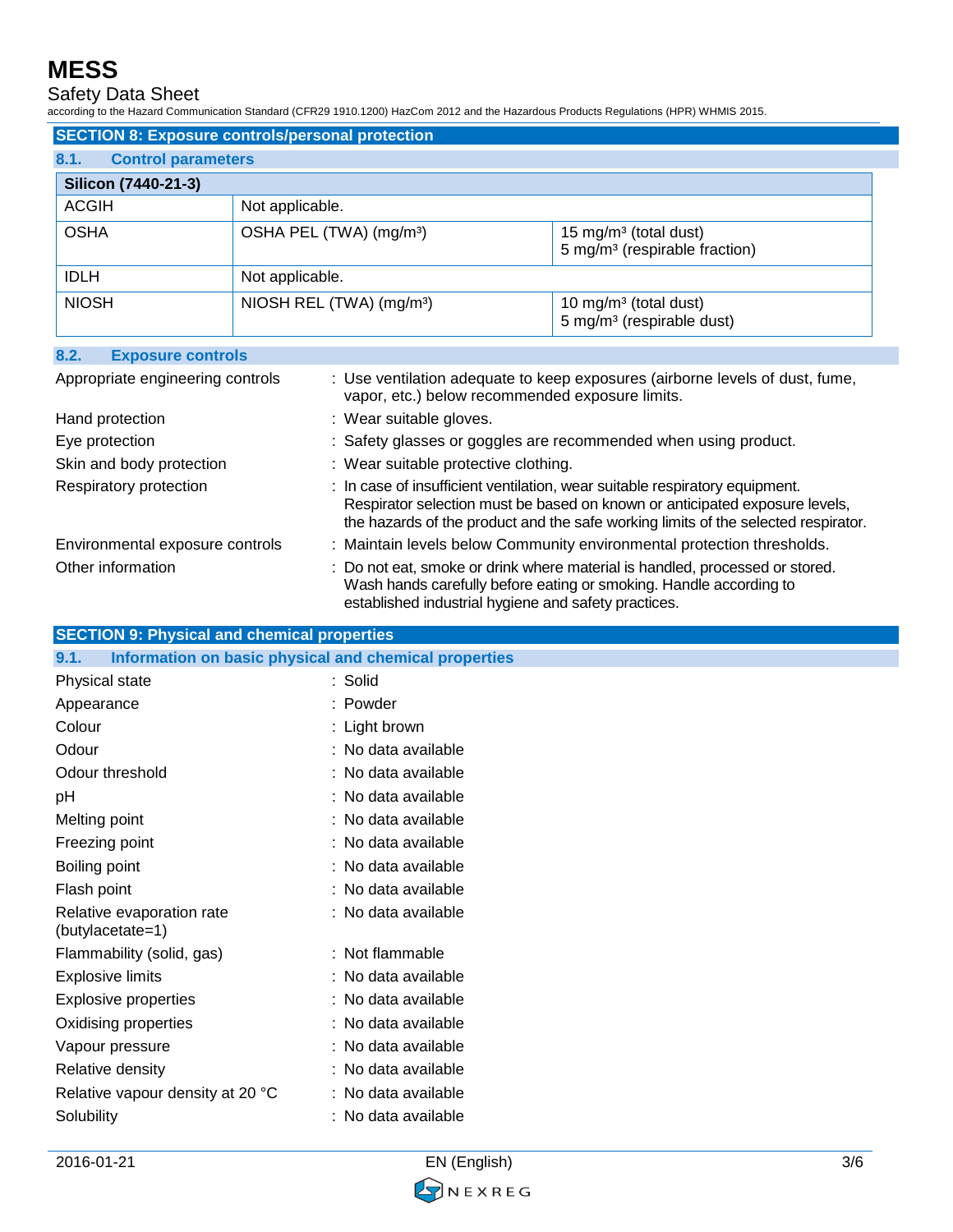## Safety Data Sheet

according to the Hazard Communication Standard (CFR29 1910.1200) HazCom 2012 and the Hazardous Products Regulations (HPR) WHMIS 2015.

| Partition coefficient: n-octanol/water | : No data available |
|----------------------------------------|---------------------|
| Auto-ignition temperature              | : No data available |
| Decomposition temperature              | : No data available |
| Viscosity                              | : No data available |
| Viscosity, kinematic                   | : No data available |
| Viscosity, dynamic                     | : No data available |

#### **9.2. Other information**

#### No additional information available

| <b>SECTION 10: Stability and reactivity</b> |
|---------------------------------------------|
|---------------------------------------------|

#### **10.1. Reactivity**

No dangerous reaction known under conditions of normal use.

#### **10.2. Chemical stability**

Keep dry in storage. Stable under normal storage conditions.

**10.3. Possibility of hazardous reactions**

No dangerous reaction known under conditions of normal use.

**10.4. Conditions to avoid**

Heat.

**10.5. Incompatible materials**

None known.

**10.6. Hazardous decomposition products**

May include, and are not limited to: oxides of carbon.

#### **SECTION 11: Toxicological information**

**11.1. Information on toxicological effects** Acute toxicity in the contract of the classified. **MESS** LD50 oral rat No data available LD50 dermal rabbit No data available LC50 inhalation rat No data available **Silicon (7440-21-3)** LD50 oral rat 3160 mg/kg LC50 inhalation rat  $\vert$  > 2.08mg/l/4h Skin corrosion/irritation : Based on available data, the classification criteria are not met. Serious eye damage/irritation : Based on available data, the classification criteria are not met. Respiratory or skin sensitisation : Based on available data, the classification criteria are not met. Germ cell mutagenicity  $\qquad \qquad :$  Based on available data, the classification criteria are not met. Carcinogenicity **State on available data, the classification criteria are not met.** Reproductive toxicity : Based on available data, the classification criteria are not met. Specific target organ toxicity (single exposure) : Based on available data, the classification criteria are not met. Specific target organ toxicity (repeated exposure) : Based on available data, the classification criteria are not met. Aspiration hazard **in the state on available data, the classification criteria are not met.** Symptoms/injuries after inhalation : May cause respiratory tract irritation.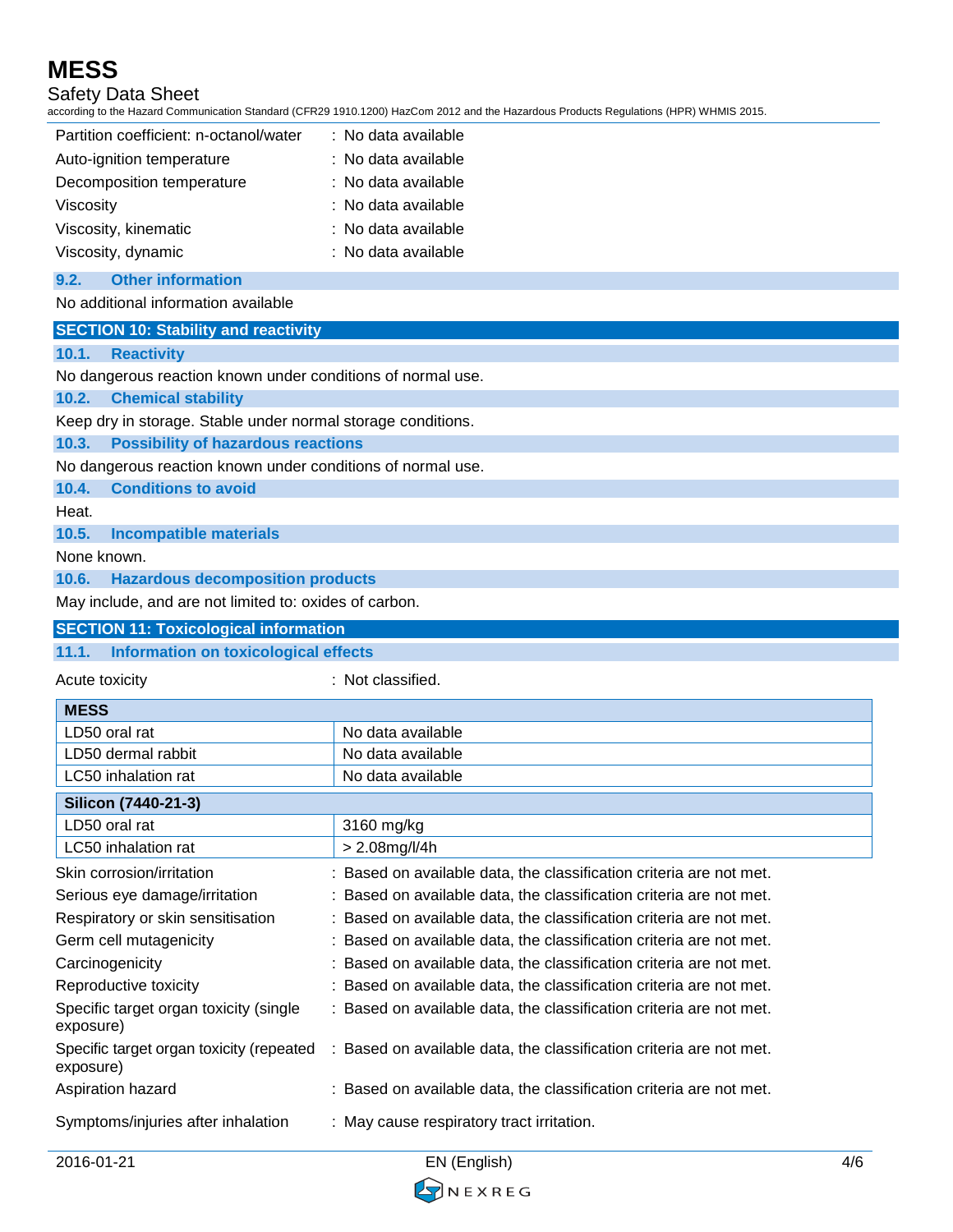| Safety Data Sheet                                          | according to the Hazard Communication Standard (CFR29 1910.1200) HazCom 2012 and the Hazardous Products Regulations (HPR) WHMIS 2015.            |
|------------------------------------------------------------|--------------------------------------------------------------------------------------------------------------------------------------------------|
| Symptoms/injuries after skin contact                       | : May cause skin irritation. Symptoms may include redness, drying, defatting<br>and cracking of the skin.                                        |
| Symptoms/injuries after eye contact                        | : May cause eye irritation. Symptoms may include discomfort or pain, excess<br>blinking and tear production, with possible redness and swelling. |
| Symptoms/injuries after ingestion                          | : May be harmful if swallowed. May cause stomach distress, nausea or vomiting.                                                                   |
| <b>SECTION 12: Ecological information</b>                  |                                                                                                                                                  |
| 12.1.<br><b>Toxicity</b>                                   |                                                                                                                                                  |
| Ecology - general                                          | : No additional information available.                                                                                                           |
| 12.2.<br><b>Persistence and degradability</b>              |                                                                                                                                                  |
| <b>MESS</b>                                                |                                                                                                                                                  |
| Persistence and degradability                              | Not established.                                                                                                                                 |
| 12.3.<br><b>Bioaccumulative potential</b>                  |                                                                                                                                                  |
| <b>MESS</b>                                                |                                                                                                                                                  |
| Bioaccumulative potential                                  | Not established.                                                                                                                                 |
| <b>Mobility in soil</b><br>12.4.                           |                                                                                                                                                  |
| No additional information available.                       |                                                                                                                                                  |
| 12.5.<br><b>Other adverse effects</b>                      |                                                                                                                                                  |
| No additional information available.                       |                                                                                                                                                  |
| <b>SECTION 13: Disposal considerations</b>                 |                                                                                                                                                  |
| 13.1.<br><b>Waste treatment methods</b>                    |                                                                                                                                                  |
| Waste disposal recommendations                             | : This material must be disposed of in accordance with all local, state,<br>provincial, and federal regulations.                                 |
| <b>SECTION 14: Transport information</b>                   |                                                                                                                                                  |
|                                                            | Department of Transportation (DOT) and Transportation of Dangerous Goods (TDG)                                                                   |
| In accordance with DOT and TDG                             |                                                                                                                                                  |
| Not regulated for transport                                |                                                                                                                                                  |
| <b>Additional information</b>                              |                                                                                                                                                  |
| Other information                                          | : No supplementary information available.                                                                                                        |
| Special transport precautions                              | : Do not handle until all safety precautions have been read and understood.                                                                      |
| <b>SECTION 15: Regulatory information</b>                  |                                                                                                                                                  |
| <b>15.1. Federal regulations</b>                           |                                                                                                                                                  |
| Agency Toxic Substances Control Act (TSCA) inventory.      | All components of this product are listed, or excluded from listing, on the United States Environmental Protection                               |
| List) and NDSL (Non-Domestic Substances List) inventories. | All components of this product are listed, or excluded from listing, on the Canadian DSL (Domestic Substances                                    |
| <b>15.2. US State regulations</b>                          |                                                                                                                                                  |
| No additional information available                        |                                                                                                                                                  |

| <b>SECTION 16: Other information</b> |                          |
|--------------------------------------|--------------------------|
| Date of issue                        | :2016-01-21              |
| <b>Revision date</b>                 | $: 2016 - 01 - 21$       |
| Version #                            | : 1.0                    |
| Prepared by                          | : Nexreg Compliance Inc. |